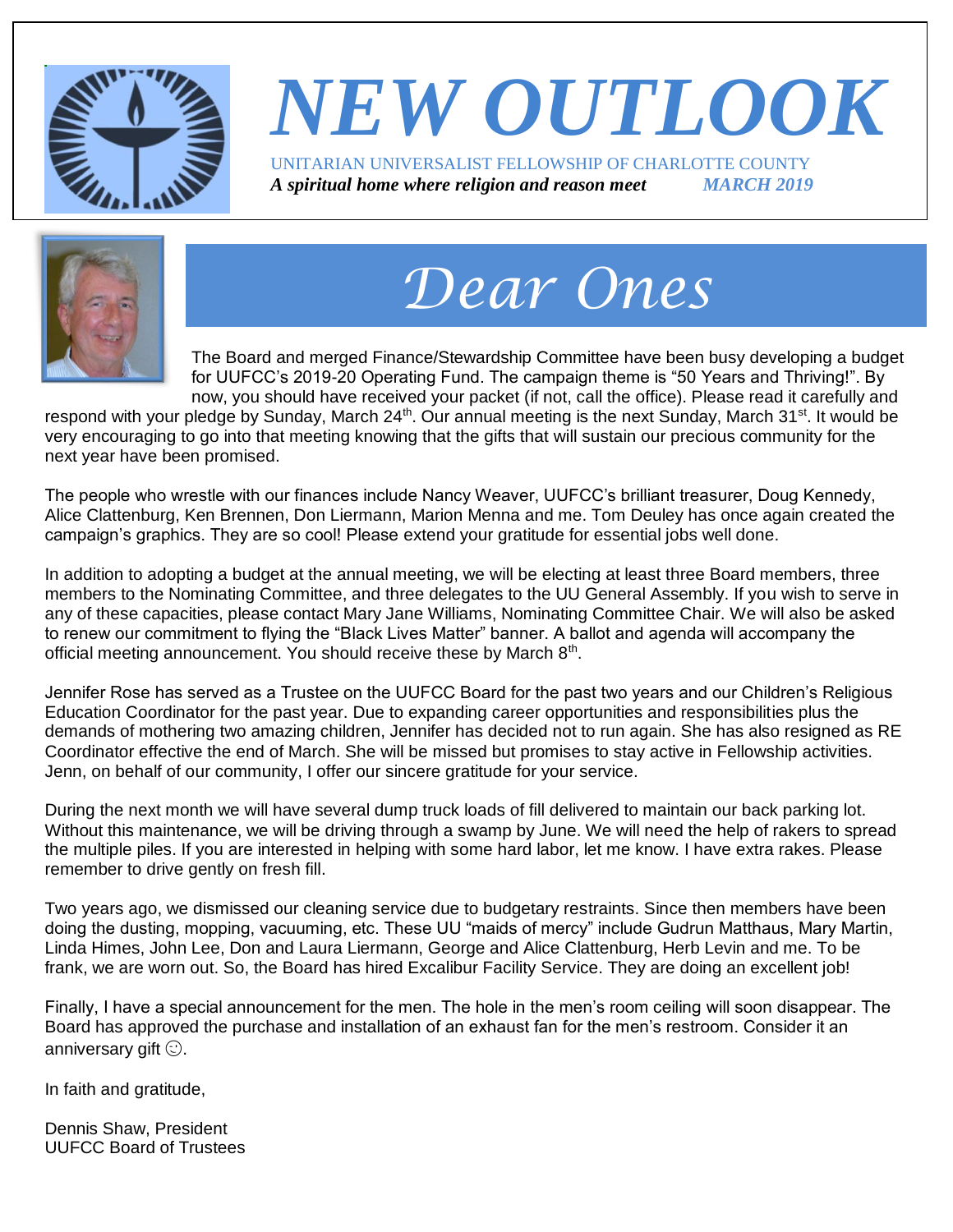*Many Paths…*

#### **Sundays**

**9:15 a.m.** Conversation Among Friends **10:30 a.m.** – Worship Service Coffee Hour following Worship Potluck Lunch on first Sunday

**Meditation and Buddhist Discussion Group Thursday nights, 5 - 6:00 pm** Each evening we begin with a discussion and end with a period of meditation. All are welcome to attend.

### *Sunday Services*

#### **March 3 - A Change of Mind: Surviving a Brain Injury" Lay Leaders: Kay Azar & Linda Himes**

March is National Brain Injury Awareness Month. In our congregation, we have brain injury survivors as well as their caretakers. More than 3.5 million people sustain a brain injury each year. This is the story of how brain injury is experienced, survived and understood by all involved.





#### **March 10 - "You Might Be a Unitarian Universalist If…" Dave Martin**

Dave Martin will show us some things you might find if you could do a really revealing brain scan of a Unitarian Universalist.

#### **March 17 – Reinventing Medusa – Sharon Whitehill**

The old myth of Medusa is a powerful symbol for women's experience over time—and, especially in the wake of the Kavanaugh hearings, it's a story that can inspire us. Let's look at that story through various lenses and deconstruct it to women's advantage.



#### **March 24 – "Domestic Tranquility: A Public-Private Partnership" – Joyce Coleman**



There's a point where family members alone can't reverse cycles of domestic abuse. That's when the criminal justice system steps in. Rather than punitive measures, however, there are ways to put in place foundations upon which families and societies can build stable, loving communities.

#### **March 31 - "At Our Best" – Rev. Kenn Hurto**



Rev. Kenn Hurto, now retired, is the former UUA Southern Region and Florida District executive. He will help us acknowledge the importance of loving kindness as a spiritual practice, beginning with the frequent gap between how we most want to live and the ways that we too often act otherwise.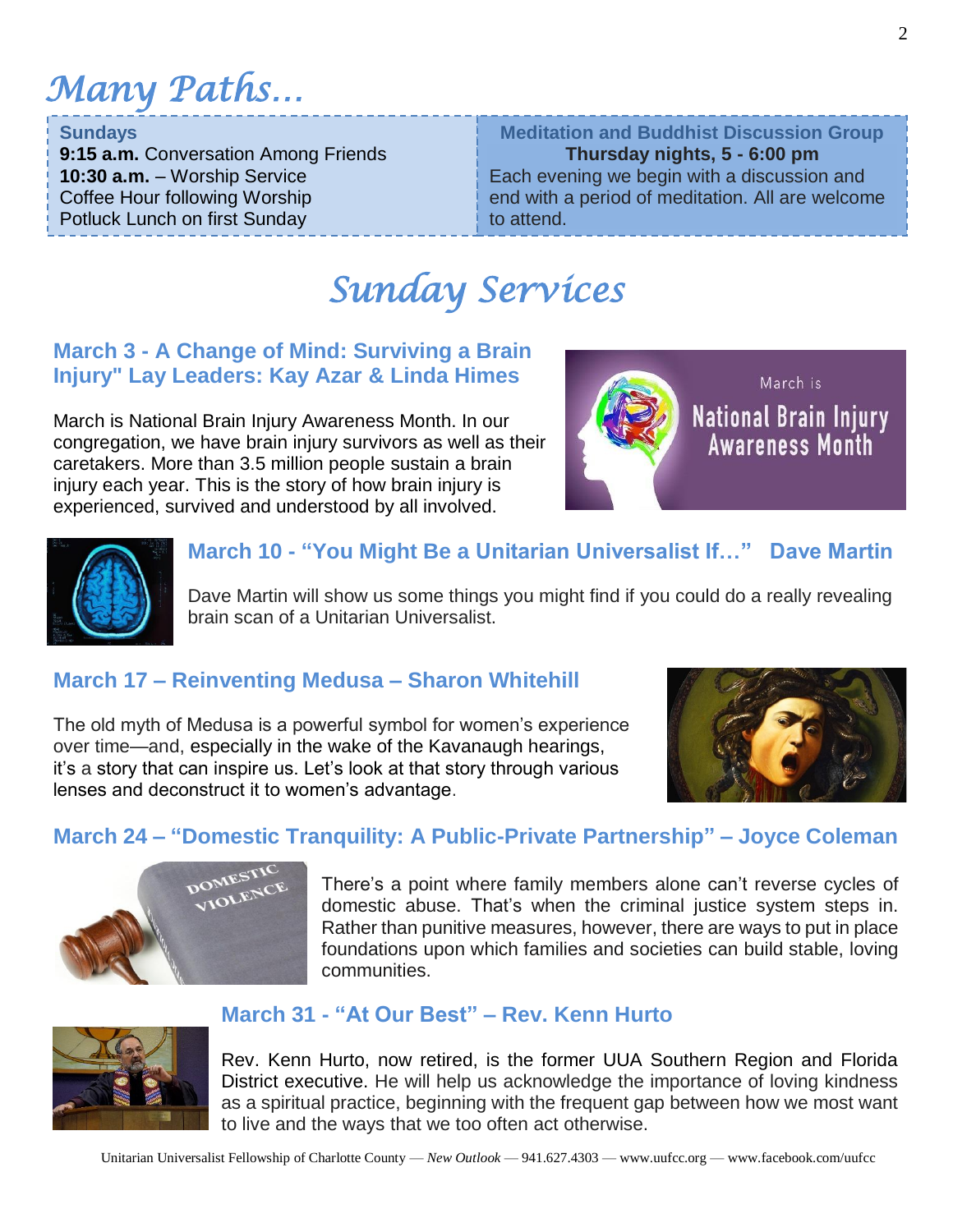# A Message from the Treasurer

Hi Fellowship!! I have been remiss in contributing to the Newsletter since I accepted the Treasurer position last April. I have been busy taking care of the money you all work so hard to raise with your enthusiastic fundraising, and generous pledges and donations.

As many of you know, we were the beneficiaries of several generous gifts to the fellowship this past year due to the loss of several dear members. Two of these gifts were available for use in our operational account. Because of this, and the fact that we did not pay for a full-time minister for the past 5 months, we are in excellent financial condition. However, the submitted budget for next year is only balanced because we still do not have a minister to pay for at least several more months.

Since this only a short-term budget solution, we need to prioritize a strategy that will sustain paying the salary of a long-term, full-time minister. We still need a few more strategic thinkers to join our Stewardship/Financial Committee to help us sort this out. Shoot me and/or Dennis an email if you are interested. This should not be a significant time commitment.

Back to the operations of the church, if you collect any money or have an authorized expense that you need to submit for payment or reimbursement, please remember to fill out an expense or income report. It just takes a few minutes and ensures we document the financial operations of the church accurately. Both forms are in the bookcase on the left wall of the social hall. Feel free to leave any paperwork in the Treasurer's slot by the office, and submit any cash directly to me, Chris McCoy or Dennis; or place in the box at the back of the Sanctuary.

Lastly, did you know you could provide a gift or pledge to the Fellowship in stock? We have an account set up that can accept such transactions.

For any comments, questions or concerns you have regarding these or related subjects, feel free to contact me anytime! Call 303-204-0309 or email me at [nancyxweaver@gmail.com.](mailto:nancyxweaver@gmail.com)

More to come at the annual meeting on March  $31<sup>st</sup>$ . See you there!

With respect and gratitude, Your Treasurer, Nancy Weaver

#### Jenny and Nathan Wilson Concert – March 1 at 7 pm

Jenny and Nathan Wilson play an eclectic mix of classic and contemporary jazz. Jenny's piano and warm vocal style are compared to that of Diana Krall and Shirley Horn. Nathan's melodic and swinging bass are the perfect accompaniment to the duo's full sound. Both musicians are well seasoned performers who enjoy performing with a variety of great musicians in the metro Washington, DC area. This will be Jenny and Nathan's fourth performance at UUFCC where Jenny's mom, Marion Menna is a member. Jenny will also have prints and original artwork on display and for sale. She is an award-winning contemporary landscape and abstract painter. Visit their music and art websites at http://www.jennyandnathan.com and www.jennywilsonjazzart.com.

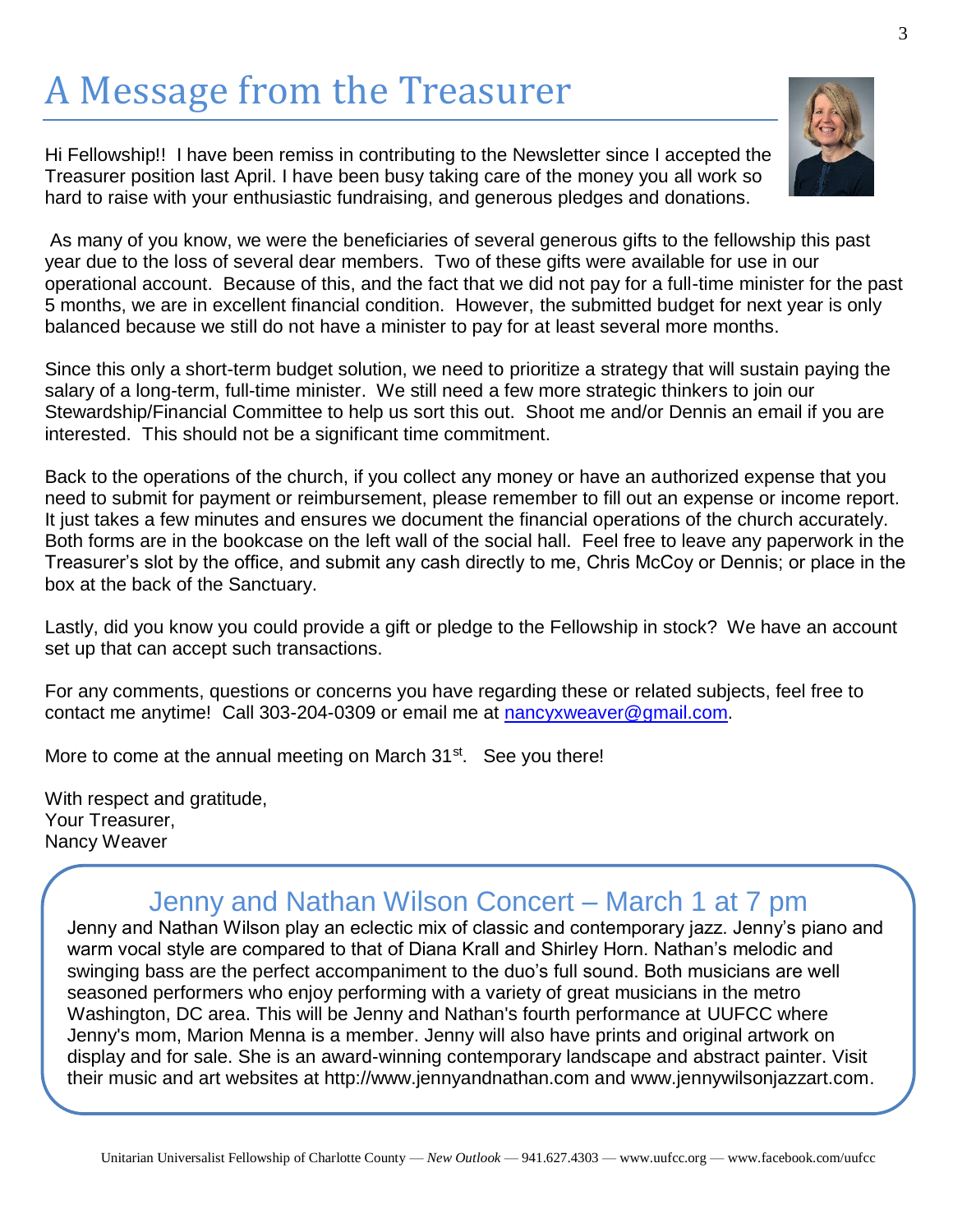### A Note from the Membership Coordinator Lynn Ritchie

It is March and "high season" here at UUFCC. Our planned events roll on, committee work is humming along, and our energy level is amped up. It is a good time to also enjoy relaxing on our patio seating, to peruse our Art on the Wall exhibit, or to join our community in movement with Conscious Dance or Saturday morning Yoga. Our Fellowship is a frequent venue for both local and visiting musicians. Make sure you are on our email list, so that you will receive our Weekly Update and not miss out.



I had the distinct privilege of welcoming four new members to our Fellowship on February  $2^{nd}$ . Please take time to say hello to Irene Morth, Frank Llamas, Alan and Jeri Searle.

Lastly, a shout out to the Worship Associates who have provided us with a wonderful variety of Sunday morning services as we move on during this time of ministerial transition.

Thank you to each and every one of you who make this place such a rich and thriving community. I am enormously grateful.

Namaste, Lynn Ritchie

### Immigration Justice

A free film offering, *Human Flow,* will be shown on Saturday, March 9<sup>th</sup> at the Mid County Regional Library. The film depicts the epic journey of more than 65 million people from 23 countries



who have been forced from their homes, escaping famine, climate change and war. Acclaimed Chinese director Ai Weiwe gives a powerful visual expression to this massive human migration and elucidates both the staggering scale of the refugee crisis and its profoundly personal human impact. *Human Flow* is a witness to its subjects and their desperate search for safety, shelter and justice; from teeming refugee camps to perilous ocean crossing, to barbed wire borders; from dislocation and disillusionment to courage, endurance and adaptation. *Human Flow* comes at a crucial time when tolerance, compassion and trust are needed more than ever. This visceral work of cinema is a testament to the unassailable human spirit and poses one of the questions that will define this century: Will our global society emerge from fear, isolation, and self-interest and choose a path of openness, freedom and respect for humanity?

The free showing is co-sponsored by the Immigration Justice Committee, The Indivisible Action of Southwest Florida, The Hispanic American Citizens Council and the Democratic Hispanic Caucus. Information: 941-258-8473.

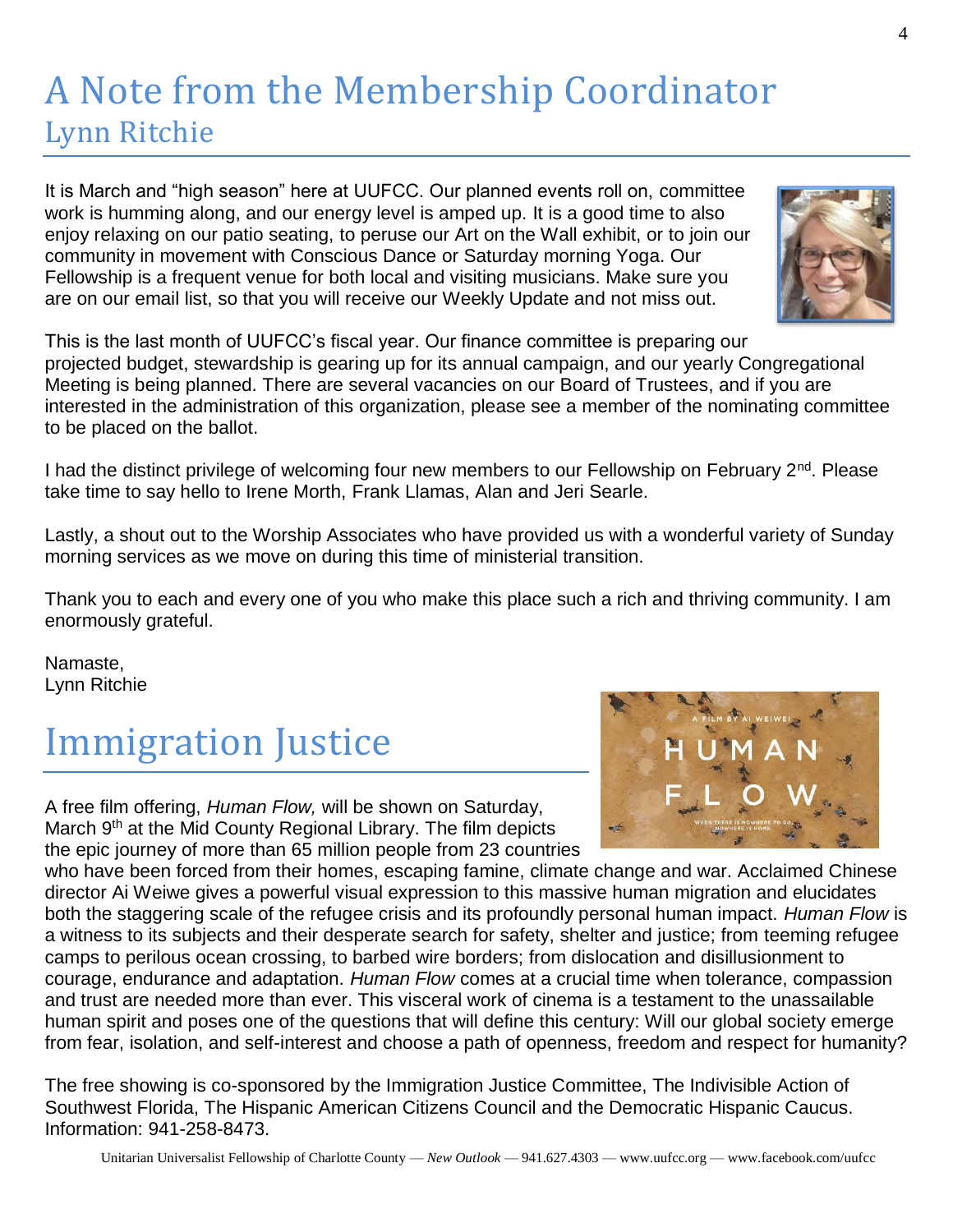### A Mutually Beneficial Fundraiser



The Fellowship has again agreed to hold a mutually beneficial fundraiser that will benefit both the Fellowship and the Charlotte County Jazz Society (CCJS). We held a similar fundraiser with the Society last year that resulted in the CCJS increasing their annual membership by six people and raising about \$150.00 for the Fellowship.

CCJS normally sells tickets for individual concerts at \$20.00 each. This year, CCJS is allotting us up to 40 tickets for their March concert that we will purchase for \$10.00. Since we sell tickets for \$15.00, our ticket sales will yield \$5.00 per ticket sold for the Fellowship. The real benefit for CCJS is that we will be exposing members of the Fellowship (and perhaps friends of Fellowship members) to the quality of music and the economies of having a yearly membership in CCJS.

The Fellowship will be selling tickets to the CCJS's March 11th concert for \$15.00. Please consider joining the 14 members of the Fellowship who are currently members of the CCJS and enjoy an evening of memorable music by established musicians.

### Book Group

The Book Group meets at the UUFCC on the last Wednesday of the month at 1:30 p.m. except for the November and December discussions which are combined and held on a date to be determined. For further information contact Mary Jane Williams [maryjanewms@comcast.net](mailto:maryjanewms@comcast.net)

All are welcome and suggestions for future discussions are welcome. Please keep in mind that we try to keep the price down for books that need to be purchased by discussion participants. The availability of inexpensive used copies is frequently a consideration.

#### **Book Selection for March 27:** *Pope Joan* **by Donna Woolfolk Cross (fiction)**



In this international bestseller and basis for the 2009 movie of the same name, Donna Woolfolk Cross brings the Dark Ages to life in all their brutal splendor and shares the dramatic story of a woman whose strength of vision led her to defy the social restrictions of her day.

For a thousand years her existence has been denied. She is the legend that will not die–- Pope Joan, the ninth-century woman who disguised herself as a man and rose to become the only female ever to sit on the throne of St. Peter. Now in this riveting novel, Cross paints a sweeping portrait of an unforgettable heroine who struggles against restrictions her soul cannot accept.

Brilliant and talented, young Joan rebels against medieval social strictures forbidding women to learn. When her brother is brutally killed during a Viking attack, Joan takes up his cloak--and his identity--and enters the monastery of Fulda. As Brother John Anglicus, Joan distinguishes herself as a great scholar and healer. Eventually, she is drawn to Rome, where she becomes enmeshed in a dangerous web of love, passion, and politics. Triumphing over appalling odds, she finally attains the highest office in Christendom--wielding a power greater than any woman before or since. But such power always comes at a price.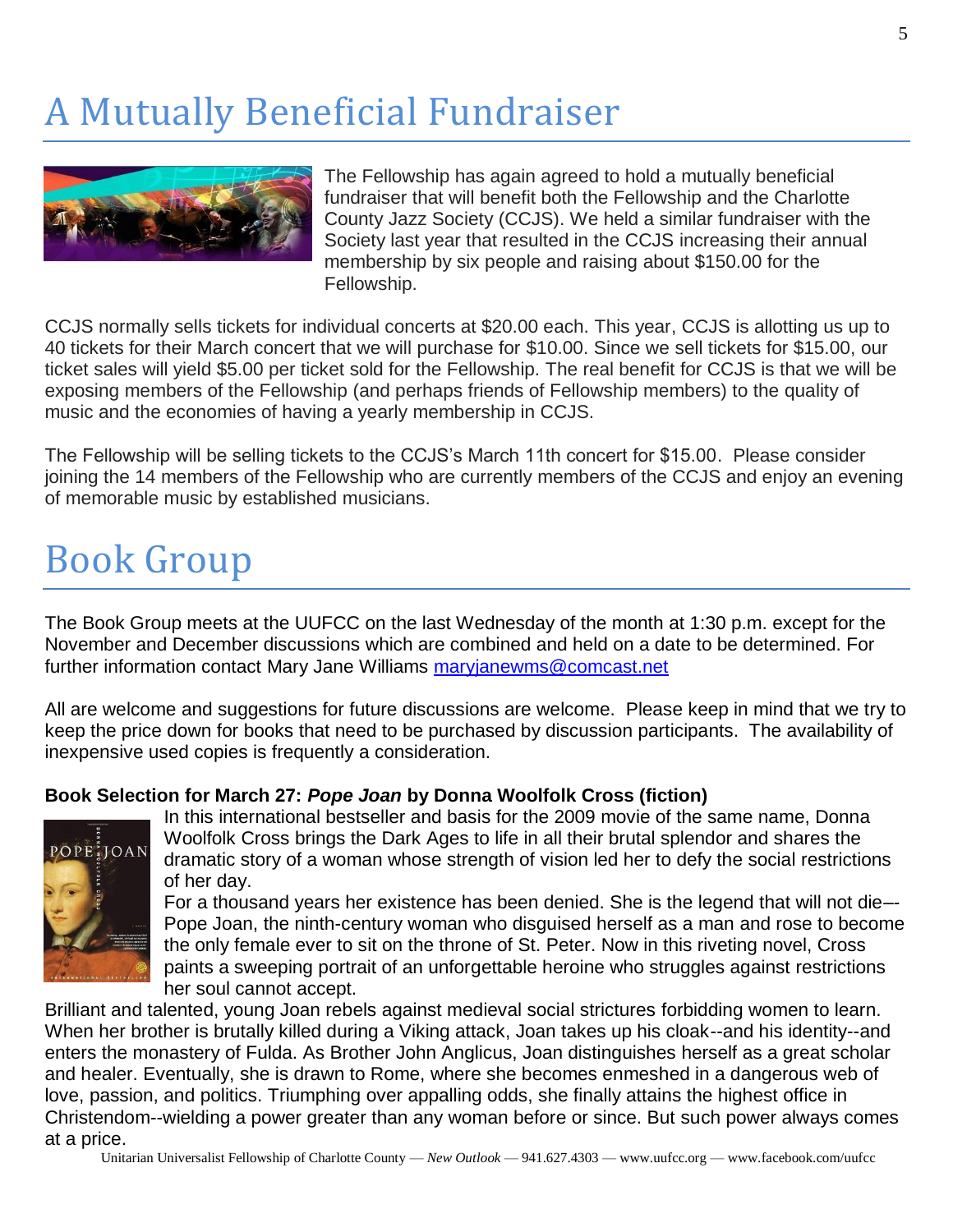### UUFCC Climate Action Team



For the past decade, the World Economic Forum has issued yearly a review of the **greatest threats** to our world—the economic and geopolitical risks that endanger our planet, our way of life, and even our species. In 2018, for the third year running, "extreme weather" induced by climate change has taken the top spot in the [Global Risks](http://www3.weforum.org/docs/WEF_Global_Risks_Report_2019.pdf)  [Report.](http://www3.weforum.org/docs/WEF_Global_Risks_Report_2019.pdf)

Peter Morales (UUA President) and Bill Schulz (UUSC President and CEO) recently wrote that **"***The crisis of climate change is the gravest threat facing our world today."*

"Multilateral action on climate change is the single most important moral decision of our time," said the Unitarian Universalist Association United Nations Office Director, Bruce Knotts. "We either move quickly to address this **existential threat** of climate change or we consign the planet and all life on the planet to a living hell on earth."

We are forming a UUFCC Climate Action Team with the first meeting being Sunday, March 24 at noon on the porch.

We envision the Team partnering with other organizations that focus on climate change, such as Citizens' Climate Lobby, Indivisible, Sierra Club, etc. Through these partnerships and our own initiatives, we want to help bring awareness of this threat to our fellowship and community and to address specific things that we can do to mitigate the risks.

So many actions can be taken to address climate change – in the political arena, in purchase options, and in lifestyle choices. Our hope is to offer a plethora of ways we can individually, collectively and by leadership make contributions to risk mitigation. We believe these options will help empower our fellowship and community to work together on climate change solutions.

If you are interested in being part of a UUFCC Climate Action Team, please contact Aubrey or Nyna Sykes at [nynasykes@me.com](mailto:nynasykes@me.com) or 616-446-5134 (text or call). All suggestions will be welcome. Participation at any level or frequency will be appreciated.

### Social Justice Committee Speaker Series

The Peace Initiative Speaker Series, sponsored by the Social Justice Committee, will have its final speaker on March 3, Sabrina Salovitz, a major participant in the anti-gun demonstrations of last year. Dedicated to broadening our horizons and enhancing our understanding of different aspects of our society, this annual threespeaker series occurs right after the potlucks of January, February and March.

Social Justice hopes you will reserve time after the potluck to hear the speaker. The presentation is free and open to the public.

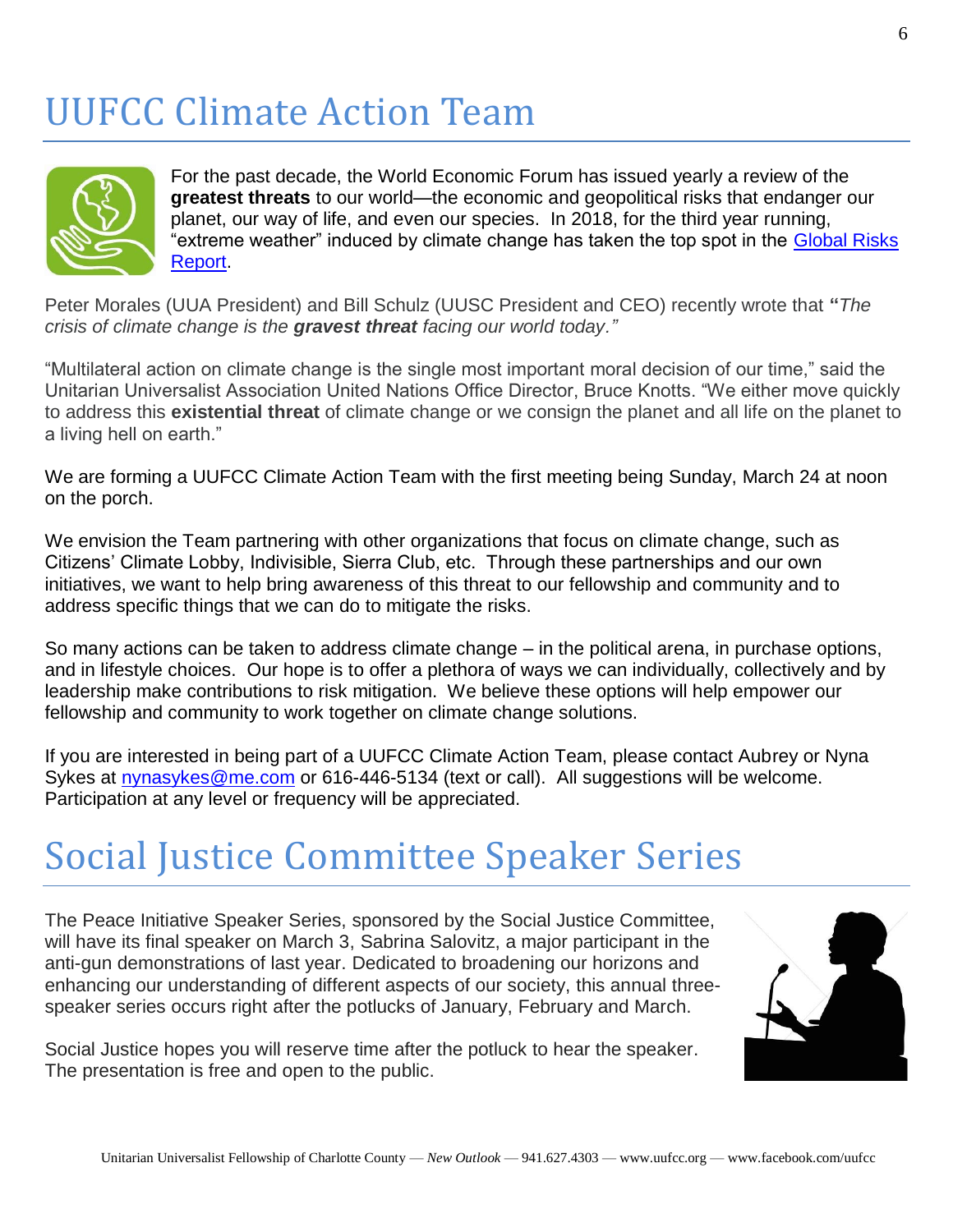#### **Come! Invite your friends!**

# **The Racial Monologues Stories from our Community**



**Saturday March 9 - 7pm Free & Open to the Public**

**Our stories are written & read by a diverse group of local folks**

**The Racial Monologues are produced by: The Racial Justice Committee of UUFCC Questions? Email: [r.m.uufcc@gmail.com](mailto:r.m.uufcc@gmail.com)**

### Conscious Dance

#### **Tuesdays 4:30-5:30 at UUFCC March 5 & 19, April 2 & 16**

Have **fun** and dance your heart out! Conscious Dance is a mindful movement practice where you listen to your inner



voice and move from the wisdom of your body, accompanied by dynamic and varied music. There are no steps to learn and no right or wrong movements; simply the chance to move freely. Samara will provide guidance to assist everyone to find their groove. Join us as we create a safe, sacred and playfilled space to connect with your emotions and spirit. This class will guide you to fully engage both your physical and emotional self as you get looser, stronger and smarter as you **dance, dance, dance**. Contact: samaramich@gmail.com or 304.520.1501 call or text

Thrive MOVE Express

\$5 love donation to the UU suggested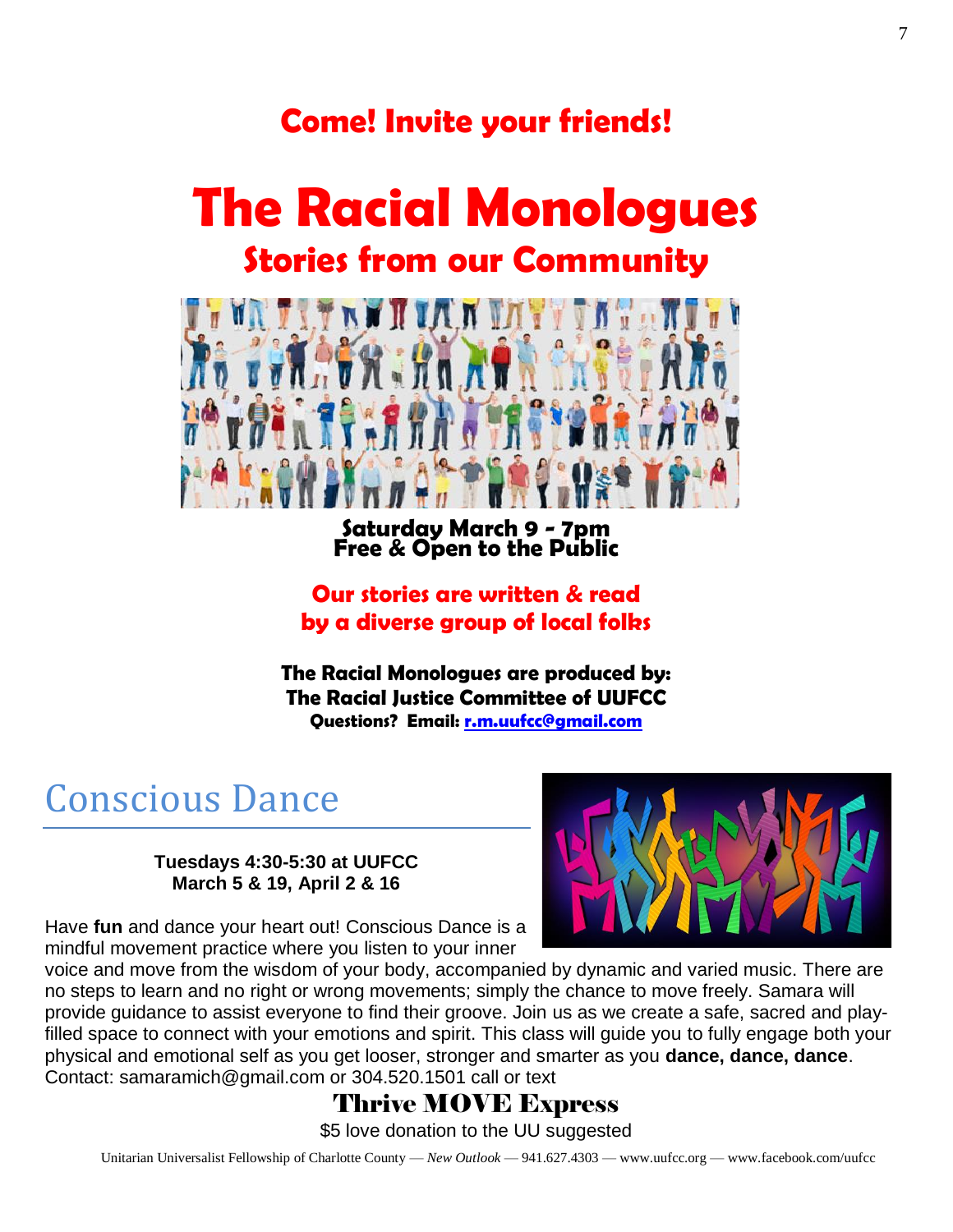## Art on the Wall

Popular acrylic painter, Larry Palmer, will exhibit a series of colorful Florida landscapes on our Art Wall during the month of March. Palmer's work has been exhibited Internationally as well as here in the US. Most recently his work has appeared at the Visual Art Center in Punta Gorda, Harborside Event Center, Punta Gorda Airport, and the new Charlotte Arts Gallery at Town Center Mall.



Also exhibiting 3-D work will be Michelle McCarthy of Firefly Design Studio. McCarthy creates beads, pendants, jewelry and functional pottery. Her work can also be found at several other places including Arts Alliance of Lemon Bay, Ivy's Attic in Englewood, the Visual Art Center in Punta Gorda, as well as Etsy.

The public is invited to meet the artists and view the exhibit at a reception on Saturday, March 16, from 4-6 pm. Light refreshments will be served. For more information call 941-627-4303.



#### Jim Boyle in Concert

#### **Friday, March 22nd @ 6:30 pm**

Our very own Jim Boyle will be playing a concert at UUFCC on Friday, March 22nd at 6:30 pm. This concert is made available thanks to an auction item to which several members and friends contributed. All are welcome and the event is open to the public; an admission donation to the fellowship is encouraged. We hope to see you there!